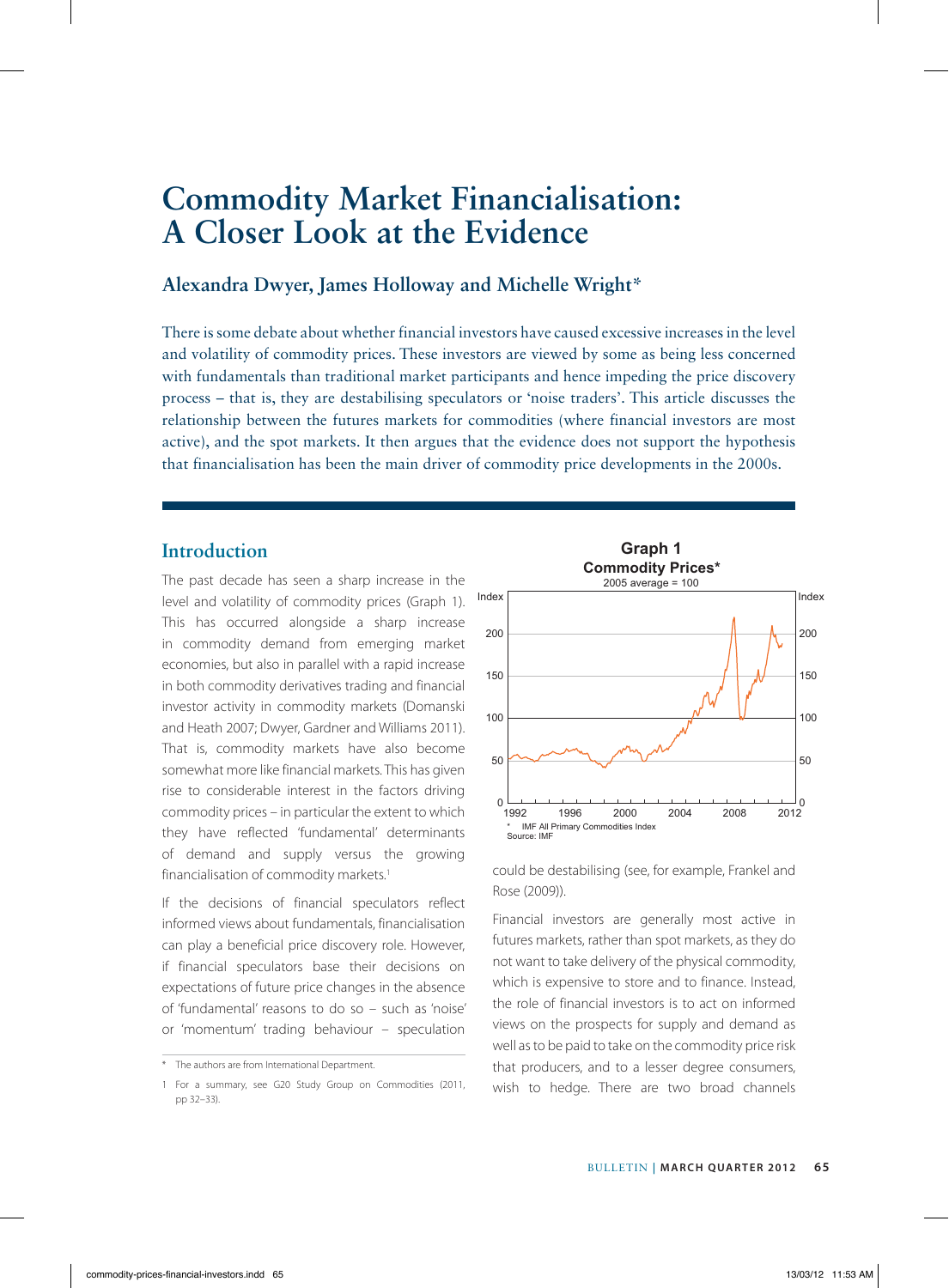#### COMMODITY MARKET FINANCIALISATION: A CLOSER LOOK AT THE EVIDENCE

through which commodity futures markets can affect the production and consumption decisions of participants in spot markets: (i) they allow firms to hedge their exposures to movements in spot prices, thereby smoothing their consumption expenditure and/or production cash flows over time and lowering the cost of capital; and (ii) they provide a potential source of influence over spot prices. If the sole function of futures markets was to provide hedging services to producers and consumers, the welfare implications would be unambiguously positive. But if speculation in futures markets causes futures prices to diverge from physical supply and demand fundamentals, this could have a distortionary effect on spot prices.

In considering this issue, we start by discussing the relationship between spot and futures prices from a theoretical perspective, before considering some of the empirical evidence. Overall, we conclude that there is no clear evidence that the financialisation of commodity markets has had a pervasive effect on commodity prices; instead, the evidence is consistent with fundamental supply and demand factors remaining the key determinants of commodity prices.

## **The Relationship between Futures and Spot Prices in Theory**

The 'spot price' is the cash price paid for the immediate delivery of a physical commodity, whereas the 'futures price' is the price of a standardised exchange-traded contract to purchase/sell a specific quantity of a commodity for delivery at a specified future date. In contrast to spot markets, investors in futures markets generally do not actually participate in the physical delivery of the commodity; instead they 'roll over' their contracts to the next futures contract if they wish to maintain their exposure. This is because physical delivery of the commodity gives rise to storage and financing costs, with little offsetting benefit to a financial investor from actually having a physical holding of, for example, soybeans or natural gas. Graph 2 shows the relationship between



spot and (front-month) futures contract prices over time for soybeans, US natural gas, aluminium and gold, each of which have reasonably large and active futures markets.2

The theoretical relationship between futures prices and spot prices is based on a no-arbitrage condition.3 This says that consumers and producers should remain indifferent between buying and selling the physical commodity at today's spot price, and entering into a futures contract that would allow them to buy and sell the commodity at a specified later date at today's futures price. In practice, financing constraints could limit this process to some extent. Assuming that the commodity is storable and that (well-informed) participants are able to freely access both the spot and futures markets (i.e. there are no financing or institutional constraints), then an unexpected increase in the futures price would, all else equal, allow agents to profit from buying the commodity today at the (relatively low) spot price, and selling it in the future at the (relatively high) futures price. This would then place upward pressure

<sup>2</sup> The 'front-month' contract for a given commodity refers to the futures contract with the nearest expiry date; it is generally the most liquid futures contract and has the smallest spread to the spot price.

<sup>3</sup> Also, institutional factors may create a close relationship between futures and spot prices in some markets, independently of any direct arbitrage relationship. For example, spot or contract prices may be set mechanically with respect to futures prices.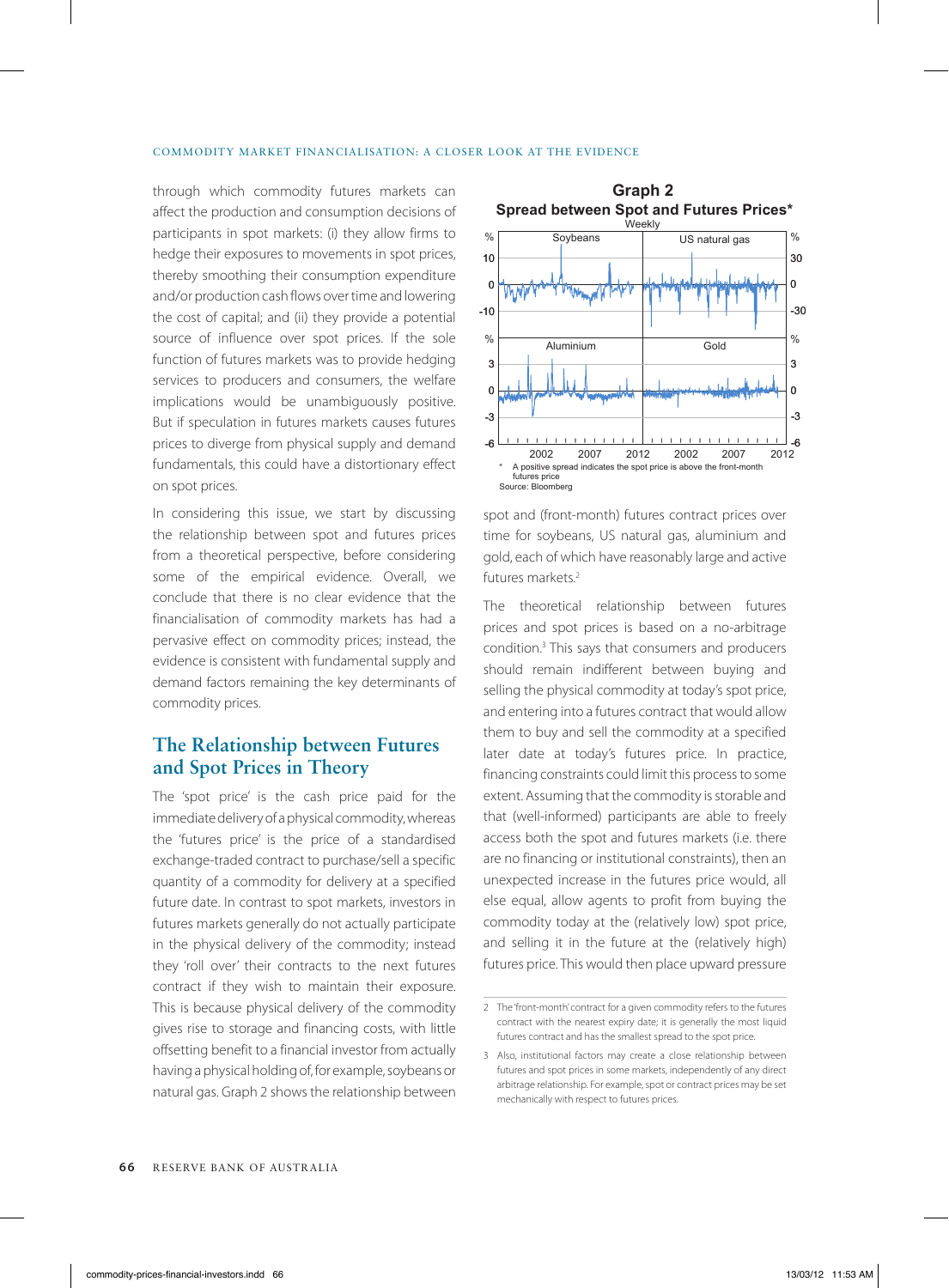on the spot price and/or downward pressure on the futures price until the no-arbitrage condition was restored.

Importantly, however, the no-arbitrage condition does not imply that the futures price should equal the spot price, or that a given change in the futures price will be accommodated by a proportionate change in the spot price. This is because the arbitrage relationship also takes into account some underlying differences between physical commodities and futures contracts, which may themselves vary over time.

- **•** First, there is an opportunity cost associated with buying and holding the physical commodity, as opposed to entering into a contract to purchase the commodity at a future date and earning interest on the funds set aside for this future purchase in the meantime. This opportunity cost, which is captured by the foregone interest rate, acts to reduce (increase) the return from buying (selling) the physical commodity at the spot price relative to entering into a futures contract.
- **•** Second, holdings of physical commodities incur storage costs whereas futures contracts do not. Storage costs act to reduce (increase) the return from buying (selling) the physical commodity at the spot price relative to entering into a futures contract.
- **•** Third, there is a 'convenience yield' from holding the physical commodity, which is the benefit of having assured access to the commodity in the event of a supply disruption. This acts to increase (reduce) the return from buying (selling) the physical commodity at the spot price relative to entering into a futures contract.

The no-arbitrage condition describing the relationship between futures and spot prices can be represented by the following equation:4

$$
F_t = S_t e^{(r+c-y)(T-t)}
$$

(1)

Where: *F*, and *S*, are the futures and spot prices at time *t*; *r* is the risk-free annual interest rate; *c* is the cost of storing the physical commodity; *y* is the convenience yield earned from holding the physical commodity; and *T* is the maturity date for the futures contract.5 This basic model captures the cost of freely available finance, but can be extended to account for financing constraints and/or risk aversion by incorporating a risk premium.<sup>6</sup> It can be seen from this equation that the futures price will only be close to the spot price if the net impact of the interest rate, storage costs and convenience yield (*r+c–y*) is very small, or the futures contract relates to a very near delivery date (so that (*T–t*) is very small).

Similarly, changes in futures and spot prices need not be proportionate, depending on how these other variables change. For example, if an increase in the futures price encourages a build-up of inventories, storage costs may also rise (as warehouse space becomes scarce) and the convenience yield may fall (as the benefits of physically holding a more abundant commodity diminish). The observed increase in the spot price in response to the higher futures price would then be smaller than otherwise.

The no-arbitrage condition also does not specify whether the spot or futures price adjusts in response to an unanticipated change in one of the variables in the equation. If, for example, there is an unexpected increase in the futures price, the no-arbitrage condition could be restored by: the futures price subsequently falling again; the spot price rising; or some combination of the two. In practice, this will depend on the extent to which the unexpected change in the futures price is perceived to reflect

<sup>4</sup> This equation is a variant of Hotelling's rule, which states that in a competitive market, the price of an non-renewable resource (net of marginal costs) will increase in line with the interest rate.

<sup>5</sup> In Equation (1), *c* and *y* are expressed as proportions of the spot price for illustrative purposes.

<sup>6</sup> A risk premium would be expected to drive a wedge between futures and spot prices, particularly if investors are highly risk averse. Intuitively, this risk premium can be thought of as the compensation required by financial speculators to participate in the futures market, since their participation is not derived from a need to hedge an exposure in the physical market. Adding this risk premium term (which can be positive or negative depending on whether the desired net position of commodity producers and consumers in the futures market is short or long) would alter the form of Equation (1) to:  $F_t = S_t e^{(r+c+\rho-y)(T-t)}$ , where  $\rho$  is the risk premium.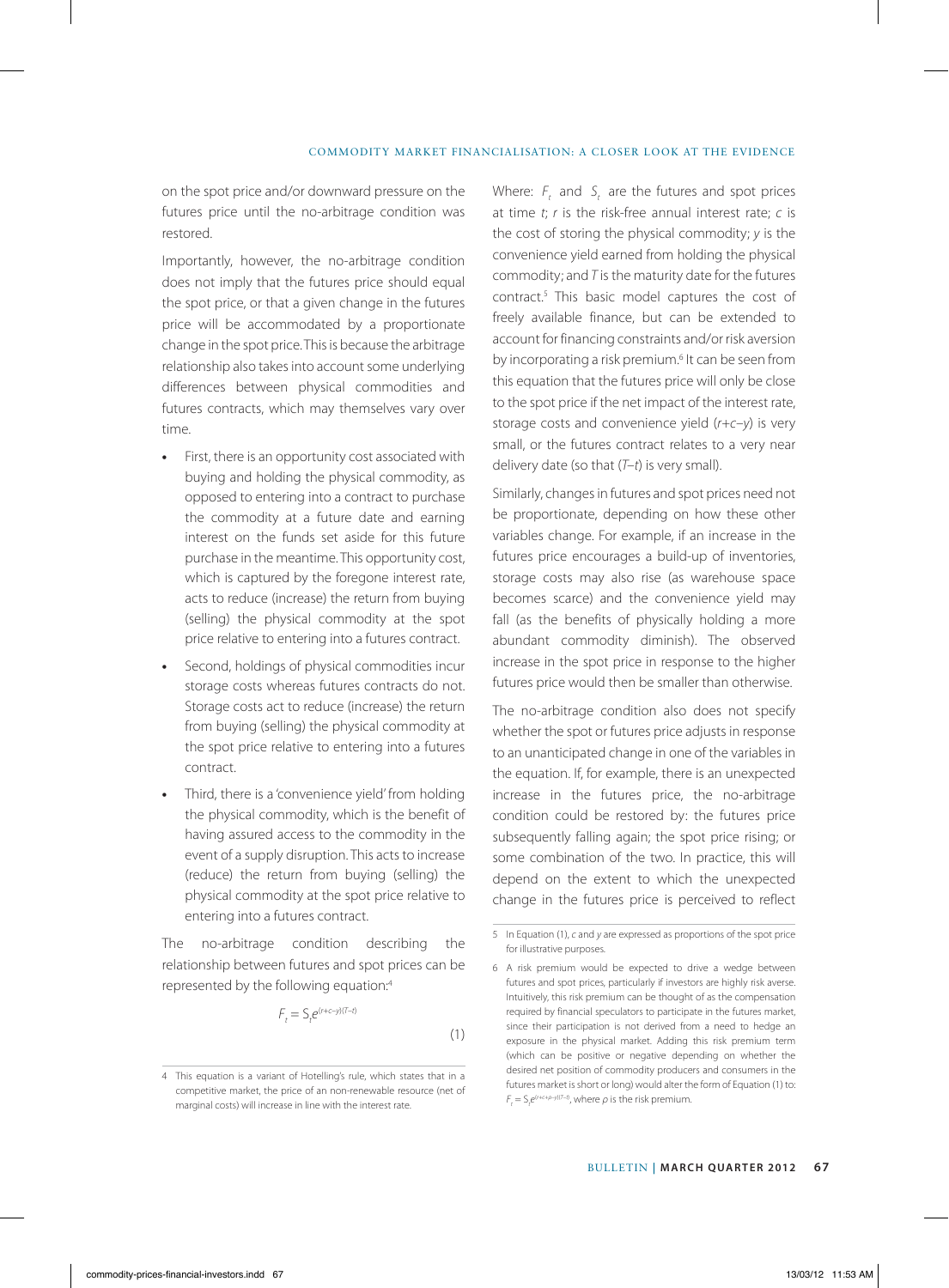a genuine change in fundamentals, as well as the time horizons of participants in the spot and futures markets.

If an increase in the futures price is viewed as revealing genuinely new information about fundamentals, firms that supply the physical commodity to the spot market will have an incentive to build inventories, while firms that demand the physical commodity will have an incentive to stockpile purchases for future use. This should create excess demand for the commodity in the spot market at the current price, thereby pushing the spot price up until the no-arbitrage condition is restored. In this scenario, futures prices would only distort spot prices if there are information failures – that is, if participants in the spot market mistake speculative price developments for genuine price discovery.

However, if an increase in the futures price is not considered to reveal any genuinely new information about fundamentals, the response of firms in the spot market (and well-informed investors in the futures market) will depend on their views about how long the apparent 'bubble-like' conditions will be sustained, and how long they are willing to hold their positions.7 Such a situation could arise, for example, due to the influence of so-called 'noise' or 'momentum' traders, who are either less well-informed than other market participants, or who actively choose to ignore fundamentals (Shleifer and Summers 1990; Reichsfeld and Roache 2011). If the deviation from fundamentals is considered temporary, firms that supply the physical commodity to the spot market will have an incentive to increase their short positions in the futures market (i.e. enter into agreements to sell the commodity at a future date at the relatively high futures price, rather than at the (lower) expected spot price). At

the same time, firms that demand the commodity in the futures market will have an incentive to reduce their long positions in the futures market. This should place downward pressure on the futures price, to the point where the no-arbitrage condition is restored.

Alternatively, participants in the spot market may suspect that a rise in the futures price which is not justified by fundamentals could be sustained – for example, due to herding behaviour among 'noise traders'. In this case, producing firms may be tempted to withhold supply to the spot market (in expectation that the higher futures prices will translate into higher spot prices) and reduce their short futures positions (which provide insurance against falls in the spot price). At the same time, consuming firms will have an incentive to stockpile the spot commodity for future use and increase their long futures positions (which provide insurance against increases in the spot price). Other, better-informed, financial speculators may also be encouraged to bet on future price increases in order to book short-term profits. This process could simultaneously drive spot and futures prices higher, and even further from the price implied by fundamentals. While it may be reasonable to expect fundamentals to eventually reassert themselves, so-called 'rational bubbles' could nevertheless act to distort spot and futures prices for some time.

## **The Relationship between Futures and Spot Prices in Practice**

With that background in mind, it is useful to examine how these relationships play out in practice. To this end, we perform Granger causality tests to examine the empirical relationship between daily changes in spot and (front-month) futures prices – that is, whether changes in one price systematically precede changes in the other  $-$  for a range of individual

<sup>7</sup> Speculative price movements could also occur in spot markets. However, such instances are likely to be relatively isolated, as uninformed financial investors (who have no underlying physical demand for commodities) are, in general, less likely to participate in spot markets (where they will incur storage and financing costs without an offsetting convenience yield). While market manipulation by informed participants in spot markets may also be possible, this is unrelated to the financialisation of commodity markets.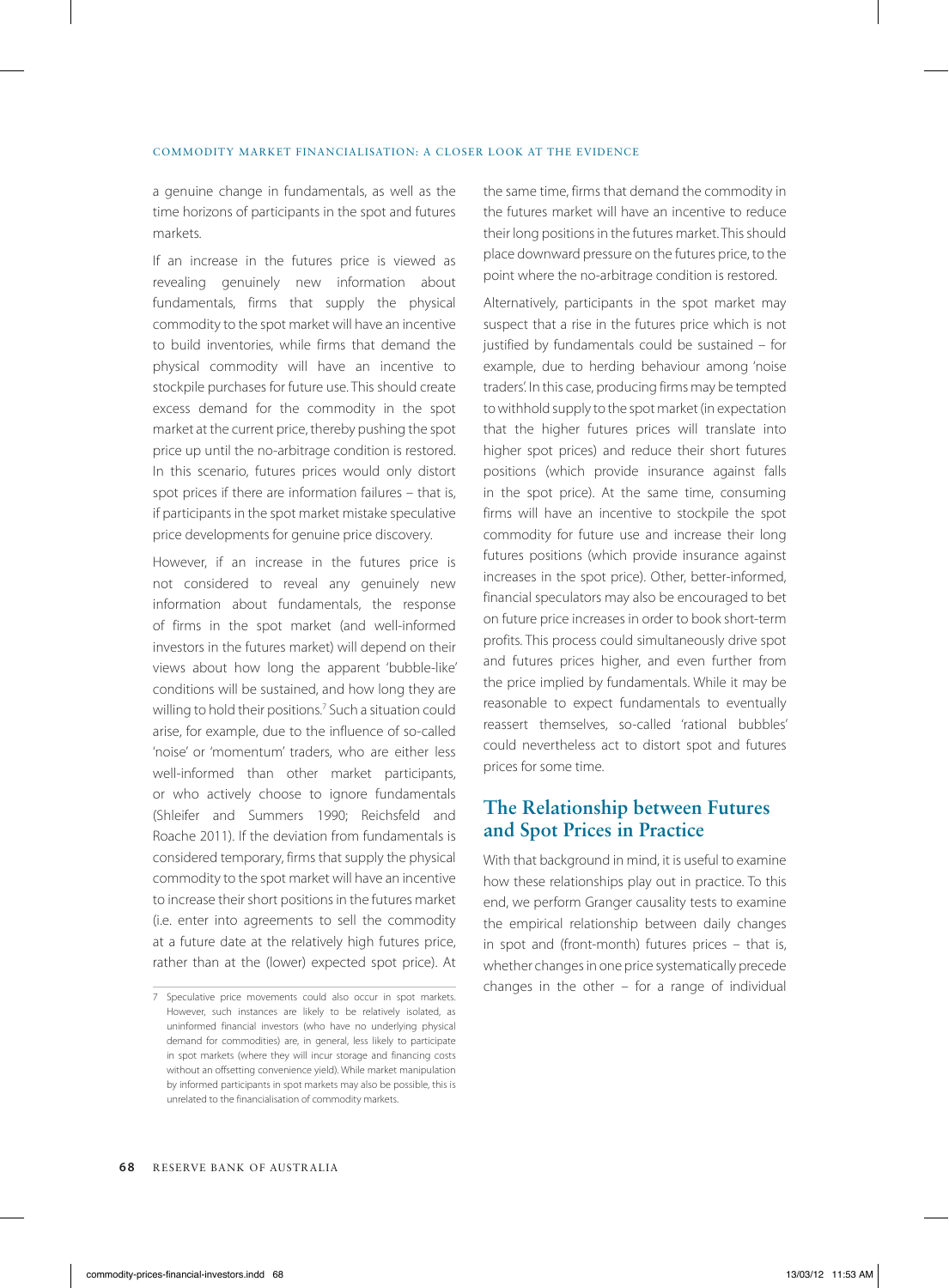#### COMMODITY MARKET FINANCIALISATION: A CLOSER LOOK AT THE EVIDENCE

commodities.<sup>8</sup> In the context of asking how financial speculators could influence prices, there are four possible outcomes of these tests, each with different implications:

- **•** If changes in futures prices are found to Granger-cause changes in spot prices, this suggests that price discovery is occurring in the futures market. This could indicate that the futures market tends to absorb news about changes to fundamentals more quickly than the spot market. A less benign interpretation could be that speculative developments in futures prices are distorting spot prices (at least temporarily).
- **•** If changes in spot prices are found to Granger-cause changes in futures prices, this suggests that price discovery is occurring in the spot market. In this case, any speculation-driven changes in futures prices are unlikely to distort spot prices.
- **•** If we find evidence of bi-directional Granger causality (i.e. changes in futures prices Granger-cause changes in spot prices *and* changes in spot prices Granger-cause changes in futures prices) this indicates that spot and futures prices are jointly determined. This could indicate either that there are a large number of participants with access to both markets (such that perceived news is simultaneously reflected in both the futures and spot markets) or that there are institutional factors which enforce a close mechanical relationship between the two markets.
- **•** Lastly, if no Granger-causal relationships are detected, this may suggest that spot and futures markets are sufficiently segmented to prevent

arbitrage from occurring, and therefore that developments in one market are unlikely to affect the other. Alternatively, arbitrage may still hold, with the Granger-causal relationships existing only on an intraday basis or adjustment occurring primarily through changes in other variables (e.g. through storage costs or the convenience yield).

Granger causality tests are estimated for 10 commodities, covering four commodity classes – base metals, agriculture, energy, and precious metals – over a sample period from 1997 to 2011. Details of the price measures used are shown in Appendix A. We also perform the tests over two sub-periods – 1997 to 2002 and 2003 to 2011 – to determine if the relationships between spot and futures prices have changed as commodity futures markets have become much larger. The tests are conducted using a standard GARCH (1,1) model for lag lengths ranging from 1 to 10 days.<sup>9</sup> Table 1 presents the results of the Granger causality tests for lag lengths of 1, 5 and 10 days (which are generally representative of the results obtained using other lag lengths).

The results for base metals (aluminium, copper, nickel and zinc) are mixed, but there is little evidence of a consistent one-way Granger-causal relationship from futures prices to spot prices (i.e. that changes in futures prices systematically precede changes in spot prices). Instead, we find evidence of a bi-directional Granger-causal relationship for copper and nickel, but almost no evidence of a Granger-causal relationship in either direction for zinc or aluminium. The bi-directional Granger-causal relationships between futures and spot prices for copper and nickel suggest that these prices are typically jointly determined and are therefore likely to be anchored

<sup>8</sup> More formally, the percentage change in the spot price is regressed on lagged changes in both the spot price and the futures price. If the estimated coefficients on the lagged changes in the futures price are found to be jointly statistically significant (using a Wald test) then changes in the futures price will be said to Granger-cause changes in the spot price. A similar regression is then run for the percentage change in the futures price. Bi-directional Granger causality occurs when both variables are found to Granger-cause each other (i.e. they are jointly determined). If a variable does not help predict the other, no Granger causality is said to exist.

<sup>9</sup> A GARCH model is used because high-frequency financial time series typically exhibit 'volatility clustering', whereby large changes in a variable tend to be followed by other large changes and small changes tend to be followed by other small changes. GARCH models explicitly estimate this relationship and in so doing are able to estimate more accurate standard errors than an ordinary least squares approach. The (1,1) specification for the model was selected based on the evidence in Hansen and Lunde (2005) and the Akaike and Schwarz Bayesian Information Criteria.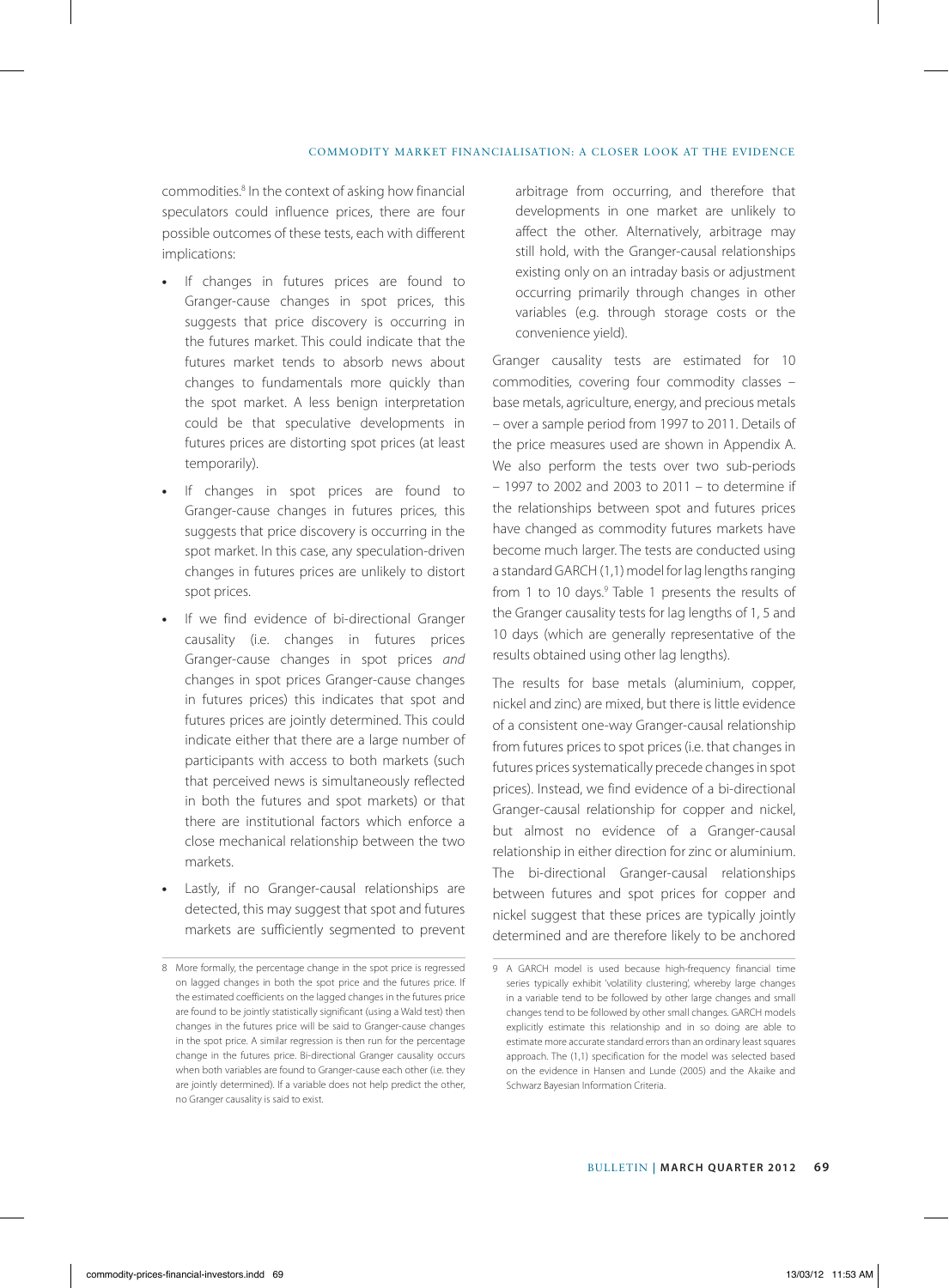|                | 1997-2011 <sup>(b)</sup>   |                                           |                                  |
|----------------|----------------------------|-------------------------------------------|----------------------------------|
|                | 1 day                      | 5 days                                    | 10 days                          |
| Aluminium      | None                       | None                                      | None                             |
| Copper         | Both                       | Both                                      | <b>Both</b>                      |
| Nickel         | Both                       | Both                                      | None                             |
| Zinc           | None                       | None                                      | None                             |
| Corn           | Futures $\rightarrow$ Spot | Futures $\rightarrow$ Spot                | Futures $\rightarrow$ Spot       |
| Soybeans       | Futures $\rightarrow$ Spot | Futures $\rightarrow$ Spot                | Futures $\rightarrow$ Spot       |
| Wheat          | Futures $\rightarrow$ Spot | Futures $\rightarrow$ Spot                | $Futures \rightarrow Spot$       |
| US natural gas | Futures $\rightarrow$ Spot | $Futures \rightarrow Spot$                | Futures $\rightarrow$ Spot       |
| Gold           | $Spot \rightarrow Futures$ | $Spot \rightarrow Futures$                | $Spot \rightarrow Futures$       |
| Silver         | Both                       | <b>Both</b>                               | $Spot \rightarrow Futures^{(c)}$ |
|                |                            | 2003-2011                                 |                                  |
|                | 1 day                      | 5 days                                    | 10 days                          |
| Aluminium      | None                       | None                                      | None                             |
| Copper         | Both                       | Both                                      | <b>Both</b>                      |
|                |                            |                                           |                                  |
| Nickel         | Both                       | Both                                      | Futures → Spot <sup>(d)</sup>    |
| Zinc           | None                       | None                                      | None                             |
| Corn           | Both                       | Futures $\rightarrow$ Spot <sup>(c)</sup> | None                             |
| Soybeans       | Futures $\rightarrow$ Spot | Futures $\rightarrow$ Spot                | Futures $\rightarrow$ Spot       |
| Wheat          | Futures $\rightarrow$ Spot | Futures $\rightarrow$ Spot                | None                             |
| US natural gas | Futures $\rightarrow$ Spot | Futures $\rightarrow$ Spot                | $Futures \rightarrow Spot$       |
| Gold           | $Spot \rightarrow Futures$ | $Spot \rightarrow Futures$                | Both                             |

#### **Table 1: Test Results for Granger Causality between Spot and Futures Prices(a)**

(a) Results are statistically significant at the 5 per cent level, except where otherwise indicated; London Metal Exchange (LME) prices are used for base metals, Chicago Board of Trade (CBOT) prices are used for agricultural commodities

(b)July 1997 to December 2011

(c) Bi-directional Granger-causal relationship at the 10 per cent level of significance

(d) Bi-directional Granger-causal relationship at the 10 per cent level of significance for lags up to and including nine days Sources: Bloomberg; authors' calculations

to a common set of fundamentals. On the other hand, while the absence of any Granger-causal relationship between changes in spot and futures prices for aluminium and zinc could suggest that there are barriers to arbitrage between the two markets, it is arguably more likely that futures and spot price adjustments are occurring on an intraday basis, which is not captured by the daily frequency of our data. It is also possible that some adjustment occurs through other factors, such as storage and/or financing costs.

The results for the agricultural commodities (corn, soybeans and wheat) are much more uniform, with strong evidence that daily changes in futures prices Granger-cause daily changes in spot prices. This is not surprising, as spot markets for agricultural commodities tend to be relatively fragmented (i.e. they consist of a relatively large number of producers with specialist local knowledge). These results also hold in the 2003–2011 sub-sample, except at longer lag lengths for corn and wheat where there no longer appears to be a Granger-causal relationship in either direction. These findings indicate that, for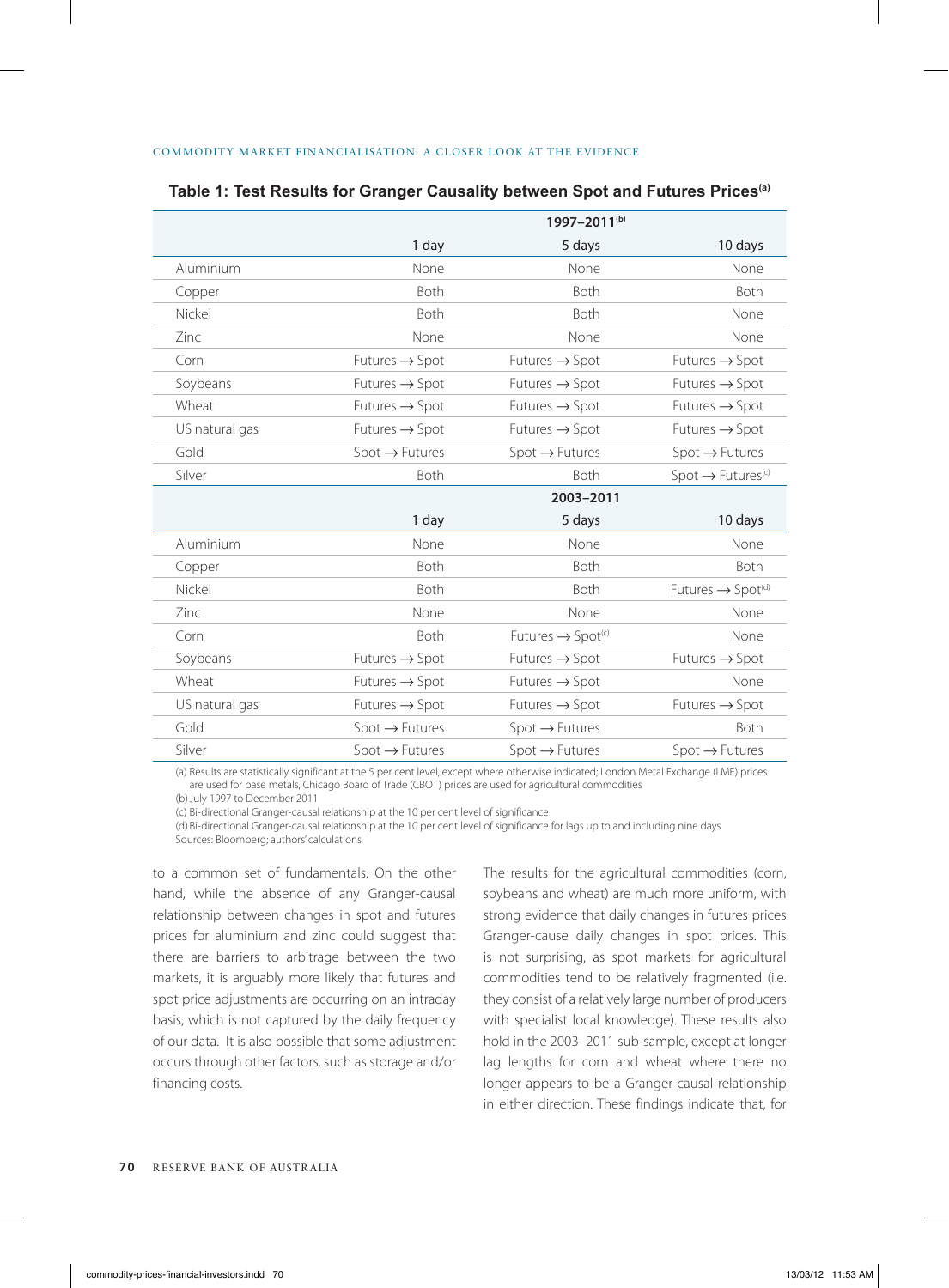#### COMMODITY MARKET FINANCIALISATION: A CLOSER LOOK AT THE EVIDENCE

these agricultural commodities, developments in futures prices have a bearing on spot prices.

For US natural gas, we also find strong evidence that daily changes in futures prices Granger-cause daily changes in spot prices. Oil prices are deliberately excluded from the Granger causality analysis as there are certain institutional features of the oil market which complicate the relationship between spot and futures prices. In particular, there is arguably no independent benchmark spot market for oil (see Fattouh (2011) for a more detailed discussion of the features of the oil market). So, for example, for West Texas Intermediate (WTI) oil, the benchmark (Cushing crude oil) spot price trades at parity to the front-month futures price for all but a 3-day delivery scheduling period that commences when the current front-month futures contract expires.

For precious metals (gold and silver) we find some evidence that spot prices Granger-cause futures prices, particularly over the most recent period. Gold spot prices Granger-cause gold futures prices (although with some evidence of bi-directionality at longer lag lengths in the more recent period). For silver, there is a largely bi-directional Grangercausal relationship over the full sample period, but over the 2003–2011 period, spot prices are found to Granger-cause futures prices. There does, however, appear to be some weak evidence of a return to bi-directional Granger-causality during the rapid run-up in silver prices between mid 2010 and end 2011, suggesting that developments in silver futures prices did have an effect on spot prices during this so-called 'bubble' episode. More generally, the apparent influence of precious metals spot prices on futures prices is likely to be related to the relatively large and liquid nature of spot markets for these commodities, which in turn reflects their unique status as financial assets with relatively low storage costs. Related to this, the growth in physically backed commodity exchange-traded products for precious metals may also be a factor, as these products require investment in the underlying physical commodity at the spot price (Kosev and Williams 2011).

Pulling all this together then, it seems the relationship between spot and futures prices is a complex one, varying across commodities, sometimes within commodity classes, and also over time. There is evidence for agricultural commodities and US natural gas that changes in futures prices lead those in spot markets. If futures prices for these commodities reflect fundamentals, these markets can be viewed as being welfare enhancing, with the participation of financial speculators adding to the liquidity of these markets and improving price discovery. However, if there is evidence of speculation in these futures markets by 'noise' or 'momentum' traders, this has the potential to distort the corresponding spot prices, with adverse consequences for the real economy. Consequently, to distinguish between these competing views on the role of financial speculators, it is important to evaluate the evidence on the relationship between futures prices and macroeconomic fundamentals.

## **Are Futures Price Developments Consistent with Fundamentals?**

Previous Reserve Bank work has found that, in general, the large increase in the number of financial investors in commodity markets over the past decade has not significantly altered price dynamics (see Dwyer *et al* (2011)). The main pieces of evidence in support of this view are that:

- (i) price increases have been just as large (if not larger) for some key commodities that do not have well-developed financial markets as for those that do (Graph 3);
- (ii) there has been substantial variation in the price behaviour of individual commodities, even among those that have large, active derivatives markets (such as natural gas and oil);
- (iii) the recent increase in the correlation between commodity prices and other financial prices, such as equities – which is commonly cited as evidence that financial speculators are affecting prices – is in fact not that unusual by longer-run historical standards, with previous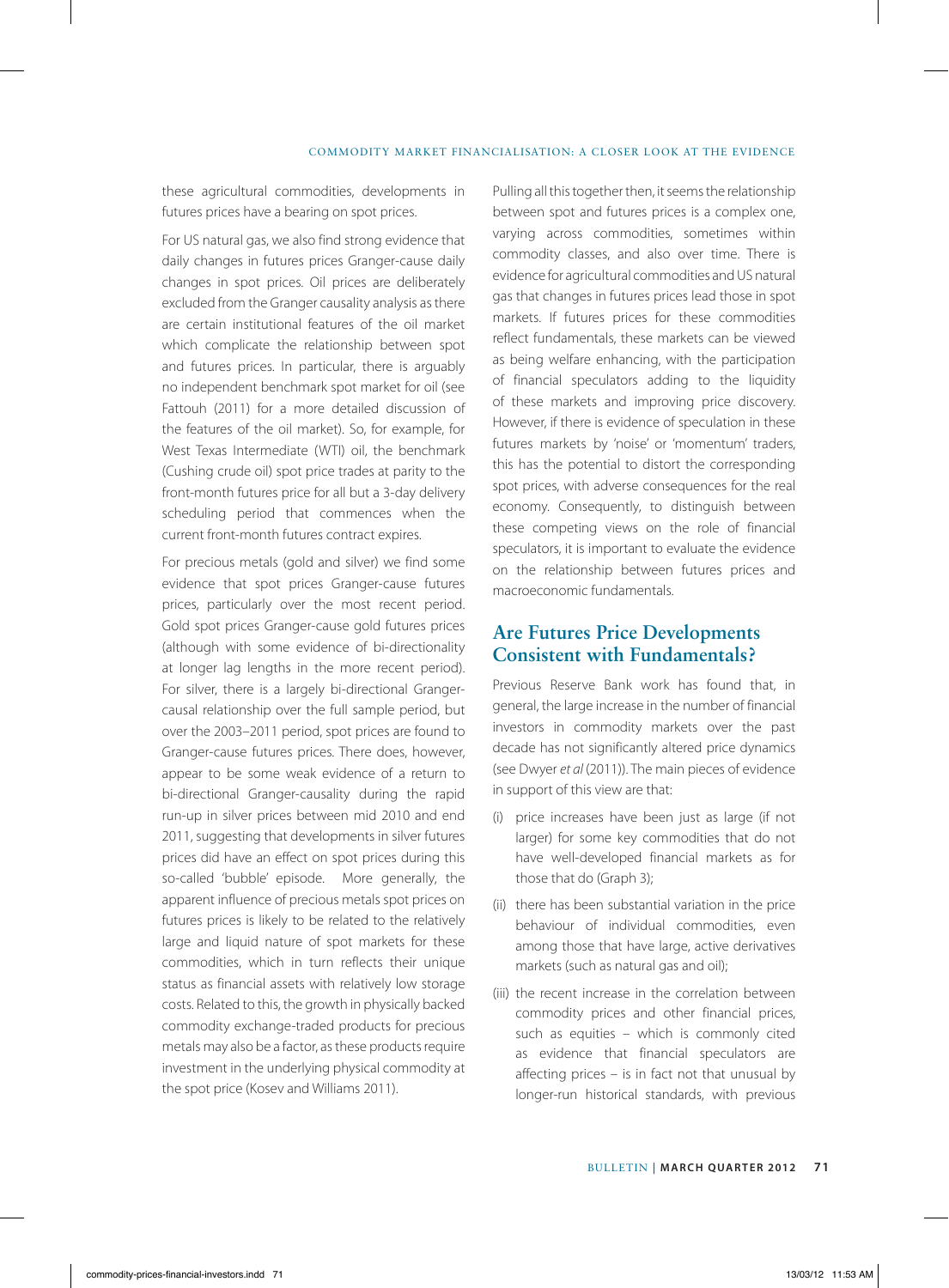episodes of increased correlation occurring prior to the recent influx of financial investors into commodity markets (Graph 4); and

(iv) there does not appear to have been the large increase in commodity inventories that we would expect to accompany speculation-driven price rises (as discussed in the earlier section on the theoretical relationship between futures and spot prices).

In this article, we present two further pieces of analysis which suggest that, in general, developments in futures prices have been



the relationship between commodity prices and the global output gap over the past decade is broadly in line with that seen over a longer time horizon (although the omission of supply-side factors makes it difficult to draw any firm conclusions about the relationship between commodity prices and fundamentals based on the output gap alone). Second, we use principal component analysis to show that since 2003, individual commodity prices have been driven primarily by a single common factor, which appears to be related to macroeconomic fundamentals.

consistent with fundamentals. First, we show that

#### **Commodity prices and the global output gap**

It has been argued that the global output gap is an important determinant of the cyclical behaviour of commodity prices, since commodities are used as an input to production (and typically it takes some time for commodity supply to respond to changes in demand). As shown in Inamura *et al* (2011), there appears to be some evidence of this, with a broad co-movement over time between the global output gap (measured as the difference between actual and potential global GDP)<sup>10</sup> and various commodity price indices (reproduced in Graph 5).<sup>11</sup>

Proponents of this view suggest that increased financial investment in commodity markets over the past decade has resulted in an upward shift in the relationship between commodity prices and the global output gap. Abstracting from supply factors, the intuition here is that financialisation constitutes a source of increased demand for commodities which is unrelated to macroeconomic 'fundamentals' (as captured by the output gap). Graph 6 plots the relationship between real commodity prices and the global output gap from 1971. There does

<sup>10</sup> While industrial production may be a more relevant measure of global activity for this purpose, we use GDP in order to assess the claims made in previous research. Global GDP is measured using purchasing power parity exchange rates and potential output is calculated using the Hodrick Prescott filter ( $\lambda = 1$  600).

<sup>11</sup> For information on the differences between selected commodity futures price indices, refer to RBA (2011).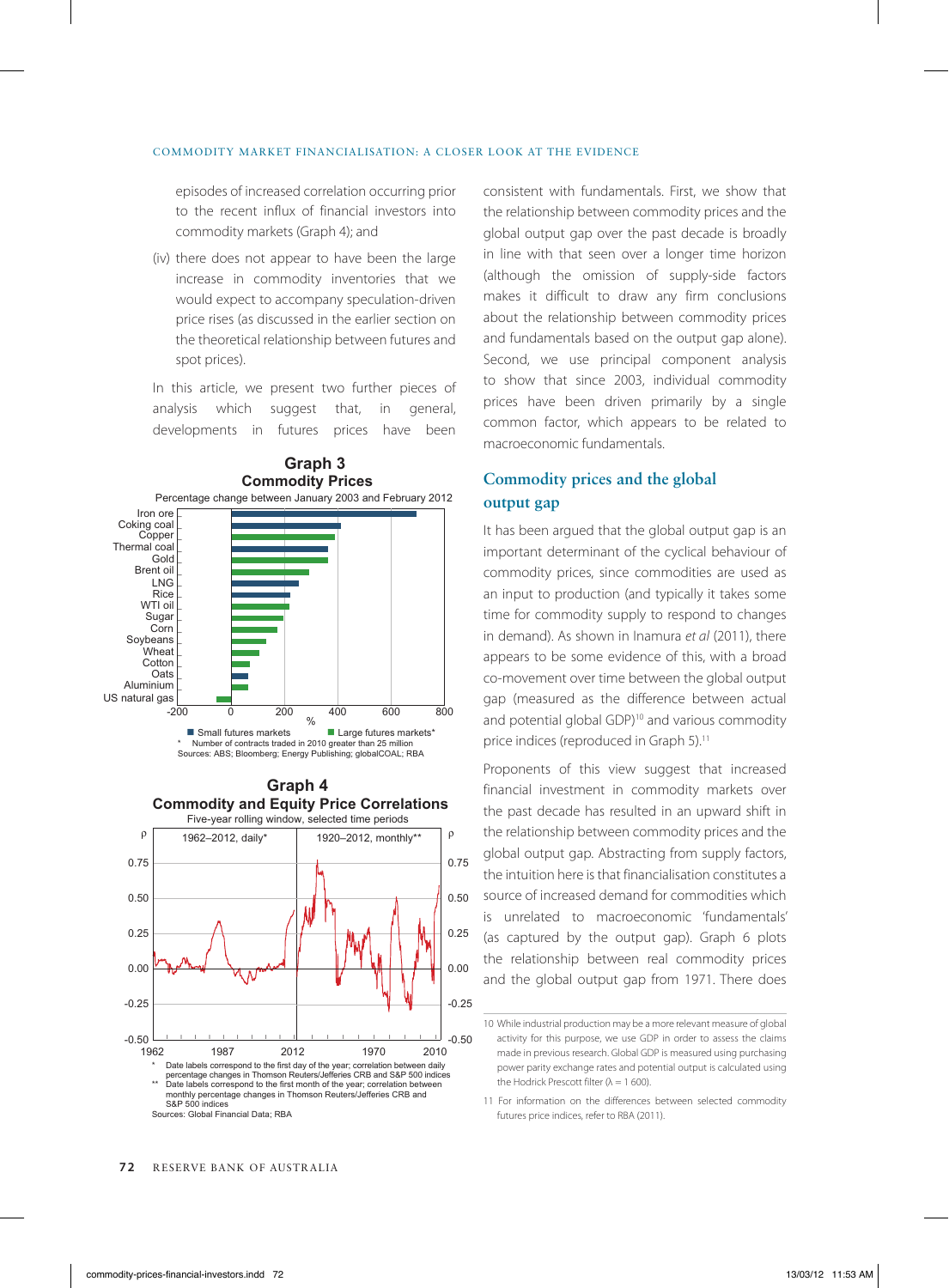

indeed appear to have been an upward shift in the relationship between real commodity prices and the global output gap between 1995–2002 and 2003–2011, consistent with the financialisation hypothesis. However, taking a longer-run historical perspective, it is evident that the relationship observed over the 2003–2011 period is around average, whereas it is the relationship from 1995–2002 (and also 1987–1994) that looks unusual. That is, it is the period of low and falling real commodity prices during the latter part of the 1980s and the 1990s that looks more unusual, rather than the most recent period.

As noted above, however, this analysis omits supply-side factors, which are also important determinants of commodity prices. In particular, supply conditions were tight in the 1970s – associated with the oil price shocks – but eased in the 1980s in response to the earlier increase in prices.

So, from a longer-run perspective, the relationship between commodity prices and the global output gap in recent years does not look unusual. In any event, the omission of supply-side factors means that any change in this relationship cannot, of itself, be attributed to the financialisation of commodity markets in recent years.



#### **Principal component analysis**

An alternative way to examine the extent to which developments in commodity futures prices have been consistent with macroeconomic fundamentals is through principal component analysis. This statistical technique identifies whether there are common factors driving movements in an underlying set of observed variables, and how important they are, without having to specify what those factors might be. Drawing on this analysis, together with broader evidence on the drivers of commodity prices (see, for example, Connolly and Orsmond (2011); Dwyer *et al* (2011)), we can infer the extent to which these common factors are related to macroeconomic fundamentals.

This analysis was conducted on quarterly price changes for a broader set of 20 commodities over two sample periods: the September quarter 1990 to the December quarter 2002 and the March quarter 2003 to the December quarter 2011.<sup>12</sup> By comparing the results from these two periods, we can gain

<sup>12</sup> The analysis for the latter period was also performed over a slightly longer time period (March quarter 2000 to the December quarter 2011) to test the sensitivity of the results to the use of a relatively short time period. The results from this exercise were very similar to those obtained over the shorter period.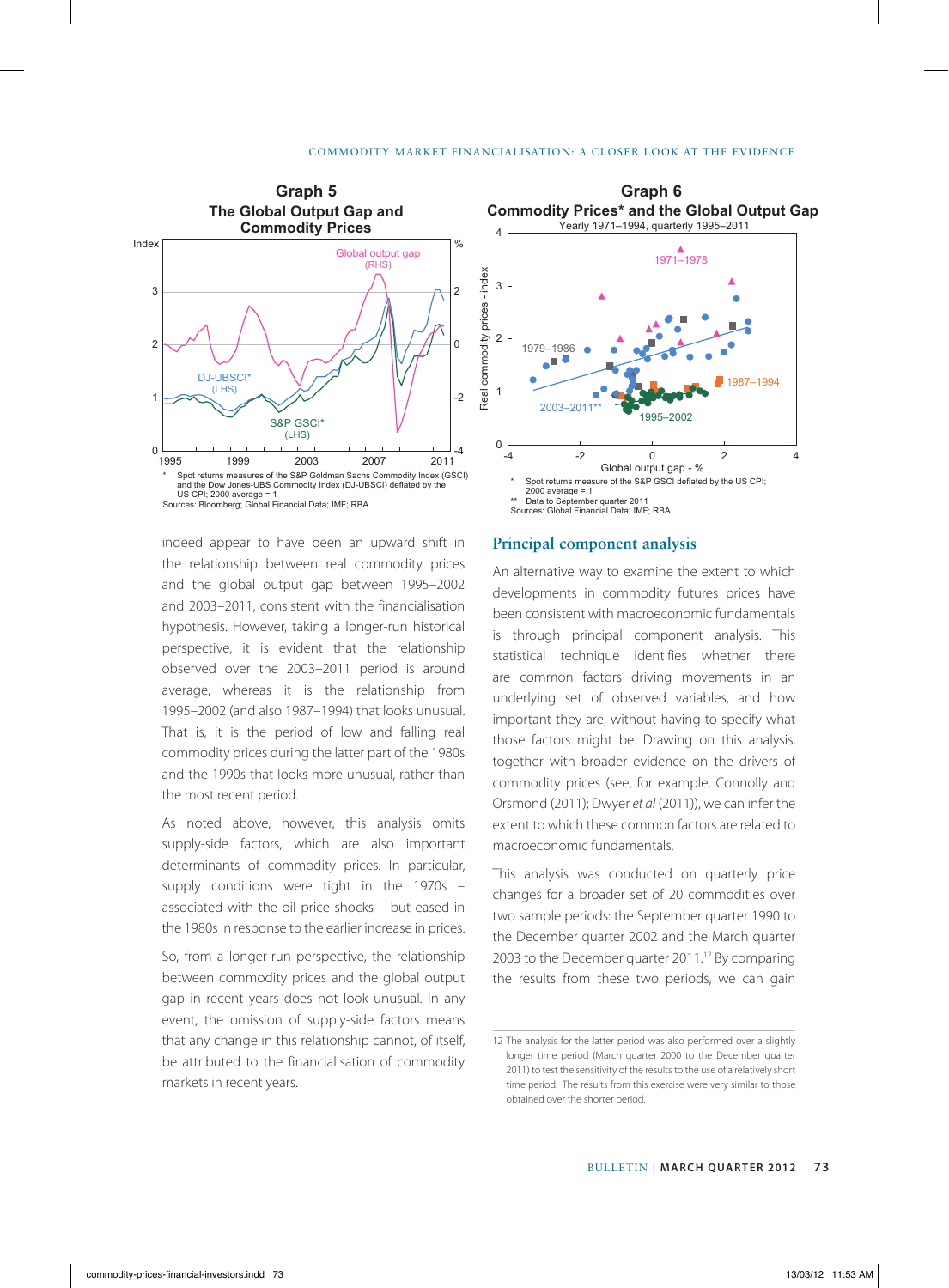|                            | Share of variation explained (per cent) |                                 |
|----------------------------|-----------------------------------------|---------------------------------|
| <b>Principal component</b> |                                         | 2003:Q1-2011:Q4 1990:Q3-2002:Q4 |
|                            | 40                                      | 23                              |
| $\mathcal{P}$              | 12                                      | 14                              |
| 3                          | 9                                       | 11                              |
| 4                          | $\overline{7}$                          | 8                               |
| 5                          | 6                                       |                                 |
| 6                          | 5                                       |                                 |
| 7                          | $\overline{4}$                          | 6                               |
| 8                          | 3                                       |                                 |
| 9                          | 3                                       |                                 |
| 10                         | 3                                       | ζ                               |
| $\cdots$                   |                                         |                                 |
| 20                         | $\Omega$                                |                                 |
|                            |                                         |                                 |

**Table 2: Principal Component Analysis of Changes in Commodity Prices**

Source: authors' calculations

some insights into the effect of financial investment in commodity markets.

The results suggest that, since 2003, one common factor (i.e. the first principal component) has explained 40 per cent of the total variation in our set of 20 commodity prices in change terms (Table 2), with the next most important factor accounting for only 12 per cent.<sup>13</sup> In levels terms, the first principal component explains almost 70 per cent of the variation since 2003. A number of statistical tests indicate that there is only one significant common factor.14 The results show that the first principal component has become more important over the past decade compared with the 1990s, when it only explained 23 per cent of the variation in commodity prices in change terms (and just under 40 per cent in levels terms). Moreover, across the various commodities, the first factor loadings (i.e. the correlations between changes in the commodity's price and the first principal component) are reasonably uniform within the recent sub-period (Table 3). US natural gas prices are one notable exception, consistent with the large (idiosyncratic) increase in supply associated with the shale gas 'revolution' together with the fact that US natural gas is restricted to the domestic market due to a lack of international transportation infrastructure. Agricultural prices also tend to have somewhat lower loadings on the common factor. This seems likely to reflect the importance of idiosyncratic – particularly weather-related – supply factors in driving futures prices for agricultural commodities.

The dominance of the first principal component shows that there has been one major common driver of developments in commodity prices, particularly in the post-2003 period. This appears likely to be related to known macroeconomic developments over this period – in particular, the combination of an unexpectedly large increase in demand for commodities and sluggish supply growth. For example, the pair-wise correlation between the

<sup>13</sup> The principal component analysis is performed using percentage changes in quarterly (daily average) front-month futures prices. The exception to this is the use of LME spot prices for base metals from the start of the sample period to July 1997 due to the unavailability of LME futures prices up until this time. The results of the principal component analysis also hold for a (smaller) sample of spot, rather than futures, prices.

<sup>14</sup> The standard Scree test and the criterion developed by Otter, Jacobs and den Reijer (2011) show that there is one significant common factor, while the Bai-Ng Panel Information Criteria suggest one or two common factors, depending on which statistic is used (Bai and Ng 2002).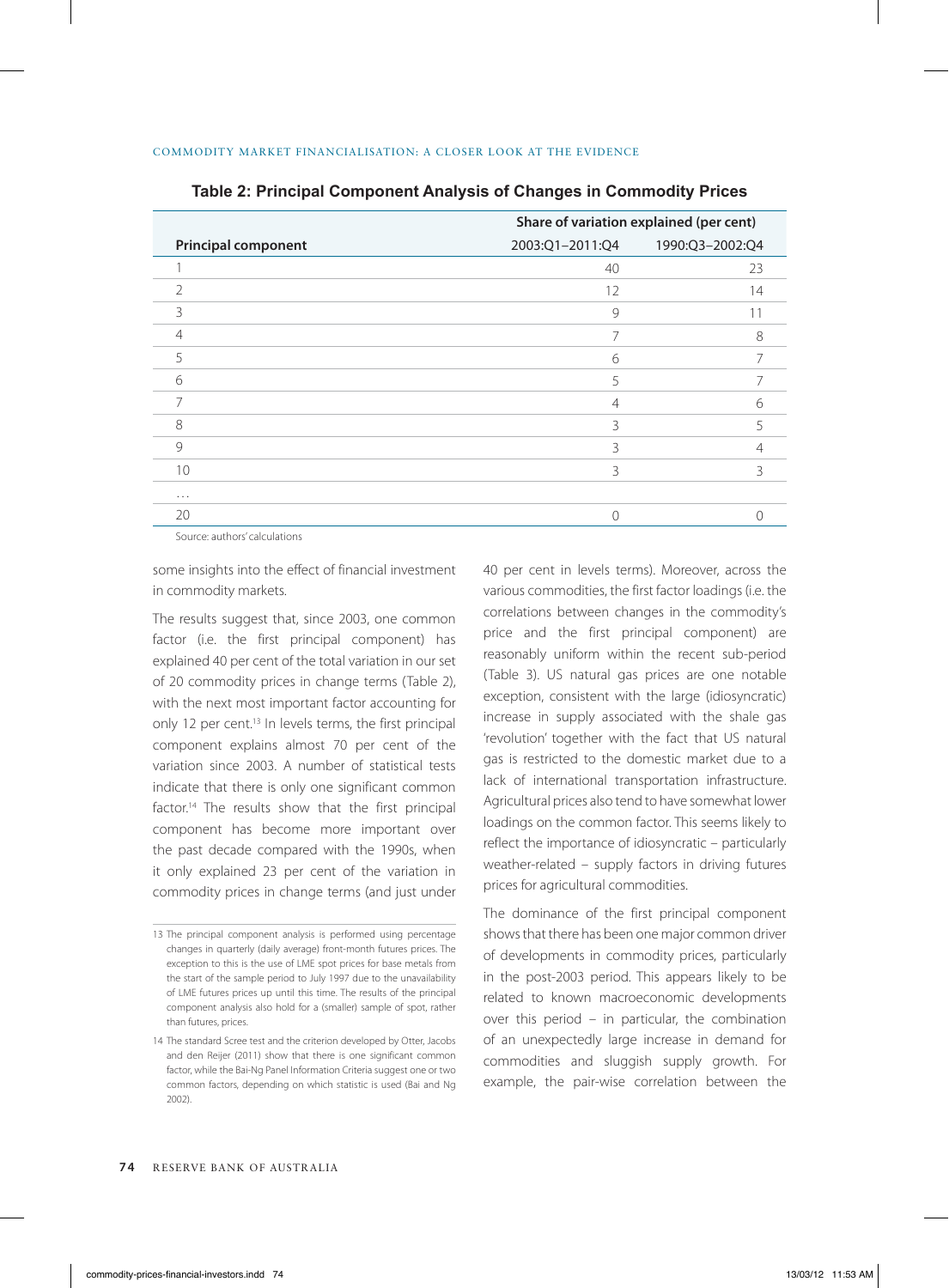|                | Correlation between price change<br>and first principal component |                 |
|----------------|-------------------------------------------------------------------|-----------------|
|                | 2003:Q1-2011:Q4                                                   | 1990:Q3-2002:Q4 |
| Aluminium      | 0.82                                                              | 0.61            |
| Copper         | 0.79                                                              | 0.56            |
| Oats           | 0.77                                                              | $-0.48$         |
| Silver         | 0.76                                                              | $-0.12$         |
| Brent oil      | 0.75                                                              | 0.89            |
| WTI oil        | 0.72                                                              | 0.87            |
| Heating oil    | 0.71                                                              | 0.82            |
| Corn           | 0.66                                                              | $-0.48$         |
| Cotton         | 0.64                                                              | 0.11            |
| Zinc           | 0.63                                                              | 0.31            |
| Soybeans       | 0.62                                                              | $-0.21$         |
| Lead           | 0.61                                                              | 0.24            |
| Coffee         | 0.55                                                              | 0.12            |
| Nickel         | 0.54                                                              | 0.48            |
| Cocoa          | 0.51                                                              | $-0.23$         |
| Gold           | 0.51                                                              | 0.15            |
| Wheat          | 0.50                                                              | $-0.43$         |
| Rice           | 0.46                                                              | $-0.32$         |
| Sugar          | 0.39                                                              | 0.09            |
| US natural gas | 0.38                                                              | 0.33            |

#### **Table 3: First Factor Loadings for Individual Commodity Prices**

Source: authors' calculations

first principal component and quarterly growth in global industrial production is 0.7 over the recent period. While this does not control for other relevant variables, such as supply factors, it is nevertheless broadly consistent with the results obtained from a more fully specified model in Arbatli and Vasishtha (2012). The alternative hypothesis, which is that financialisation has been by far the most important influence on commodity prices, is a much less plausible explanation, in large part because there is no reason to suspect that this has an element to it that is common across a rather disparate set of commodities, a number of which are not even included in the major commodity indices used by financial investors.

## **Conclusion**

Overall, while financial speculation at times may have exerted some influence on some commodity prices beyond fundamentals, the available evidence does not support the hypothesis that financialisation has been the main driver of commodity price developments in the 2000s. More generally, the theoretical relationship between commodity futures and spot prices does not imply that changes in futures prices need necessarily lead to changes in spot prices. In practice, this is supported by the results of Granger causality tests, which point to substantial variation across individual commodities.  $\mathbf{\ddot{v}}$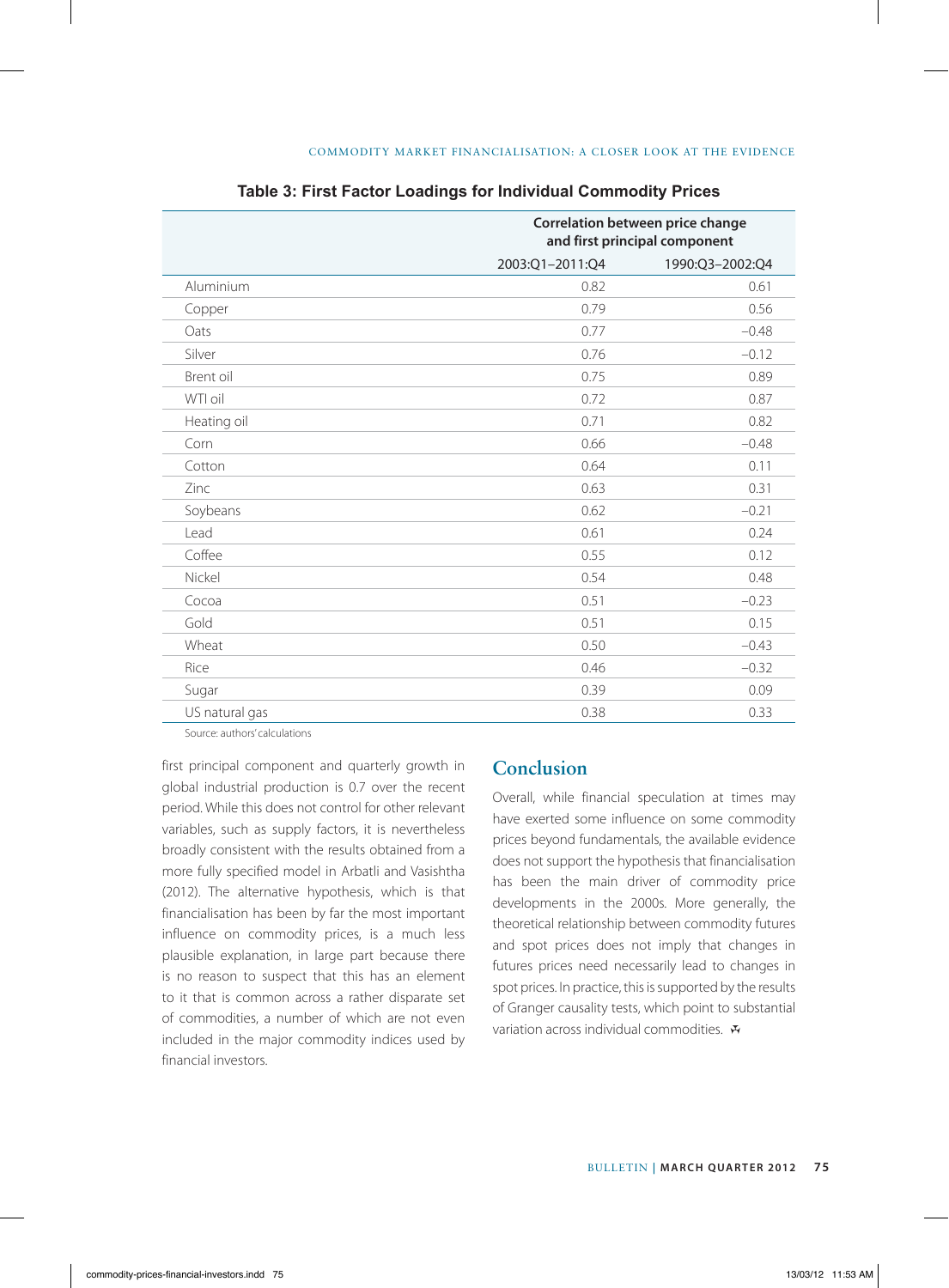# **Appendix A**

## **Table A1: Spot and Futures Prices Used in Granger Causality Tests and Principal Component Analysis**

| Commodity                  | <b>Spot price</b>                                                               | <b>Futures price</b>                         |
|----------------------------|---------------------------------------------------------------------------------|----------------------------------------------|
| Agricultural               |                                                                                 |                                              |
| Cocoa <sup>(a)</sup>       | na                                                                              | Intercontinental Exchange US                 |
| $Coffee^{(a)}$             | na                                                                              | Intercontinental Exchange US                 |
| Corn                       | United States Department of Agriculture<br>Grain Export Chicago Yellow Number 2 | Chicago Board of Trade                       |
| $Cotton^{(a)}$             | na                                                                              | Intercontinental Exchange US                 |
| $Oats^{(a)}$               | na                                                                              | Chicago Board of Trade                       |
| $Rice^{(a)}$               | na                                                                              | Chicago Board of Trade                       |
| Soybeans                   | United States Department of Agriculture<br>Yellow Number 1                      | Chicago Board of Trade                       |
| Sugar <sup>(a)</sup>       | na                                                                              | Intercontinental Exchange US                 |
| Wheat                      | United States Department of Agriculture<br>Soft Red Winter Number 2             | Chicago Board of Trade                       |
| <b>Base metals</b>         |                                                                                 |                                              |
| Aluminium                  | London Metal Exchange - Primary<br>Aluminium - Cash                             | London Metal Exchange - Primary<br>Aluminium |
| Copper                     | London Metal Exchange - Cash                                                    | London Metal Exchange                        |
| lead <sup>(a)</sup>        | na                                                                              | London Metal Exchange                        |
| Nickel                     | London Metal Exchange - Cash                                                    | London Metal Exchange                        |
| Zinc                       | London Metal Exchange - Cash                                                    | London Metal Exchange                        |
| Energy                     |                                                                                 |                                              |
| Brent oil <sup>(a)</sup>   | na                                                                              | Intercontinental Exchange Europe             |
| Heating oil <sup>(a)</sup> | na                                                                              | New York Mercantile Exchange                 |
| US natural gas             | Henry Hub                                                                       | New York Mercantile Exchange                 |
| $WTI$ $OI^{(a)}$           | na                                                                              | New York Mercantile Exchange                 |
| Precious metals            |                                                                                 |                                              |
| Gold                       | Bloomberg gold spot price                                                       | <b>COMEX</b>                                 |
| Silver                     | Bloomberg silver spot price                                                     | <b>COMEX</b>                                 |

(a) No spot prices are reported as these commodities were not used in the Granger causality tests Source: Bloomberg